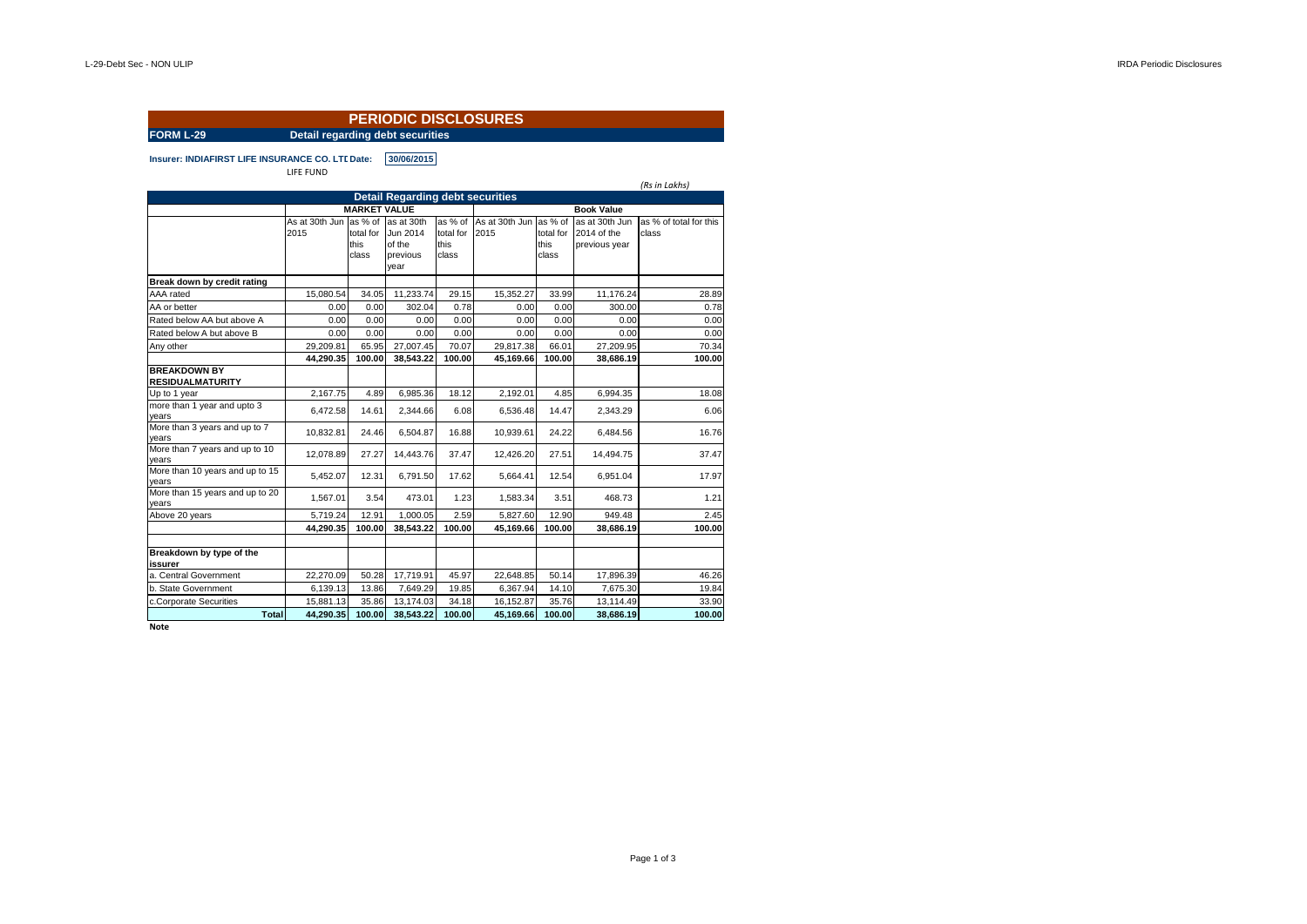| <b>PERIODIC DISCLOSURES</b><br><b>FORM L-29</b><br>Detail regarding debt securities |                                          |                                 |                                                              |                      |                        |                                    |                                                   |                                 |  |  |
|-------------------------------------------------------------------------------------|------------------------------------------|---------------------------------|--------------------------------------------------------------|----------------------|------------------------|------------------------------------|---------------------------------------------------|---------------------------------|--|--|
|                                                                                     |                                          |                                 |                                                              |                      |                        |                                    |                                                   |                                 |  |  |
| Insurer: INDIAFIRST LIFE INSURANCE CO. LTD. Date:                                   | PENSION AND GENERAL ANNUITY FUNDS        |                                 | 30/06/2015                                                   |                      |                        |                                    |                                                   |                                 |  |  |
|                                                                                     |                                          |                                 |                                                              |                      |                        |                                    |                                                   | (Rs in Lakhs)                   |  |  |
|                                                                                     |                                          |                                 | <b>Detail Regarding debt securities</b>                      |                      |                        |                                    |                                                   |                                 |  |  |
|                                                                                     | <b>MARKET VALUE</b><br><b>Book Value</b> |                                 |                                                              |                      |                        |                                    |                                                   |                                 |  |  |
|                                                                                     | As at 30th Jun 2015                      | as % of total<br>for this class | as at 30th<br>Jun 2014 of<br>the previous this class<br>year | as % of<br>total for | As at 30th Jun<br>2015 | as % of<br>total for<br>this class | as at 30th<br>Jun 2014 of<br>the previous<br>year | as % of total<br>for this class |  |  |
| Break down by credit rating                                                         |                                          |                                 |                                                              |                      |                        |                                    |                                                   |                                 |  |  |
| AAA rated                                                                           | 1,52,209.66                              | 40.61                           | 1,24,819.29                                                  | 40.97                | 1,53,423.61            | 40.61                              | 1,25,130.00                                       | 40.62                           |  |  |
| AA or better                                                                        | 15.458.37                                | 4.12                            | 18.166.55                                                    | 5.96                 | 15.586.99              | 4.13                               | 18.448.10                                         | 5.99                            |  |  |
| Rated below AA but above A                                                          | 0.00                                     | 0.00                            | 0.00                                                         | 0.00                 | 0.00                   | 0.00                               | 0.00                                              | 0.00                            |  |  |
| Rated below A but above B                                                           | 0.00                                     | 0.00                            | 0.00                                                         | 0.00                 | 0.00                   | 0.00                               | 0.00                                              | 0.00                            |  |  |
| Any other                                                                           | 2.07.178.91                              | 55.27                           | 1.61.638.40                                                  | 53.06                | 2.08.756.16            | 55.26                              | 1.64.471.35                                       | 53.39                           |  |  |
|                                                                                     | 3,74,846.95                              | 100.00                          | 3.04.624.24                                                  | 100.00               | 3.77.766.75            | 100.00                             | 3,08,049.45                                       | 100.00                          |  |  |
| <b>BREAKDOWN BY</b><br><b>RESIDUALMATURITY</b>                                      |                                          |                                 |                                                              |                      |                        |                                    |                                                   |                                 |  |  |
| Up to 1 year                                                                        | 12.049.72                                | 3.21                            | 11,001.84                                                    | 3.61                 | 12,326.35              | 3.26                               | 10,984.90                                         | 3.57                            |  |  |
| more than 1 year and upto 3<br>years                                                | 26,545.66                                | 7.08                            | 32,777.69                                                    | 10.76                | 26,847.03              | 7.11                               | 32,459.05                                         | 10.54                           |  |  |
| More than 3 years and up to 7<br>years                                              | 1.58.807.13                              | 42.37                           | 95.914.74                                                    | 31.49                | 1.60.843.44            | 42.58                              | 95.769.53                                         | 31.09                           |  |  |
| More than 7 years and up to<br>10 years                                             | 1,16,942.98                              | 31.20                           | 1,04,757.10                                                  | 34.39                | 1,17,731.96            | 31.17                              | 1,06,917.84                                       | 34.71                           |  |  |
| More than 10 years and up to<br>15 years                                            | 46.403.89                                | 12.38                           | 49.741.48                                                    | 16.33                | 46.147.44              | 12.22                              | 50,947.54                                         | 16.54                           |  |  |
| More than 15 years and up to<br>20 years                                            | 14.097.57                                | 3.76                            | 10.431.40                                                    | 3.42                 | 13,870.53              | 3.67                               | 10.970.60                                         | 3.56                            |  |  |
| Above 20 years                                                                      | 0.00                                     | 0.00                            | 0.00                                                         | 0.00                 | 0.00                   | 0.00                               | 0.00                                              | 0.00                            |  |  |
|                                                                                     | 3.74.846.95                              | 100.00                          | 3.04.624.24                                                  | 100.00               | 3,77,766.75            | 100.00                             | 3.08.049.45                                       | 100.00                          |  |  |
| Breakdown by type of the<br>issurer                                                 |                                          |                                 |                                                              |                      |                        |                                    |                                                   |                                 |  |  |
| a. Central Government                                                               | 1,51,807.50                              | 40.50                           | 1,16,377.49                                                  | 38.20                | 1,52,980.22            | 40.50                              | 1,18,247.90                                       | 38.39                           |  |  |
| b. State Government                                                                 | 40,542.69                                | 10.82                           | 40,481.91                                                    | 13.29                | 40,399.30              | 10.69                              | 41,444.45                                         | 13.45                           |  |  |
| c.Corporate Securities                                                              | 1,82,496.76                              | 48.69                           | 1,47,764.84                                                  | 48.51                | 1,84,387.23            | 48.81                              | 1,48,357.10                                       | 48.16                           |  |  |
| <b>Total</b>                                                                        | 3,74,846.95                              | 100.00                          | 3,04,624.24                                                  | 100.00               | 3,77,766.75            | 100.00                             | 3.08.049.45                                       | 100.00                          |  |  |

**Note**